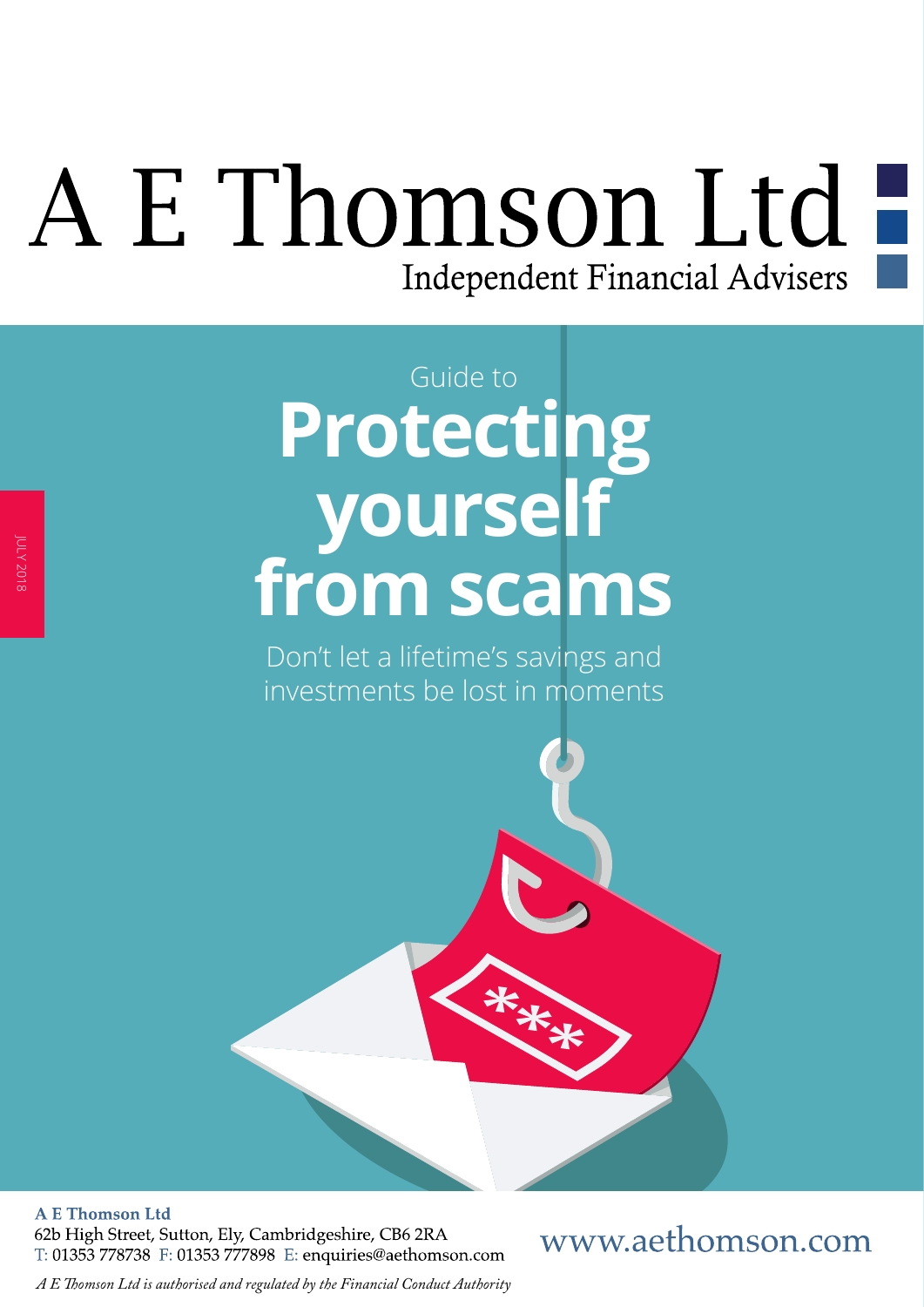# **Guide to protecting yourself from scams**

### Don't let a lifetime's savings and investments be lost in moments

Fraudsters are getting more deceitful and ever more successful. Pension and investment scams are on the increase in the UK. Everyday fraudsters are using sophisticated ways to part savers from their money, and the Internet and advances in digital communications mean these kinds of scams are getting more common and harder to identify. A lifetime's savings can be lost in moments.

early one in ten over-55s fear they have been targeted by suspected scammers since the launch of pension freedoms, new research<sup>[1]</sup> shows.

#### **Tactics commonly used to defraud**

The study found 9% of over-55s say they have been approached about their pension funds by people they now believe to be scammers since the rules came into efect from April 2015. Ofers to unlock or transfer funds are tactics commonly used to defraud people of their retirement savings.

One in three (33%) over-55s say the risk of being defrauded of their savings is a major concern following pension freedoms. However, nearly half (49%) of those approached say they did not report their concerns because they did not know how to or were unaware of who they could report the scammers to.

#### **Reporting suspected scammers to authorities**

Most recent pension fraud data<sup>[2]</sup> from ActionFraud, the national fraud and cybercrime reporting service, shows 991 cases have been reported since the launch of pension freedoms involving losses of more than £22.687 million.

#### **Alternative investments such as wine ofered**

The research found fewer than one in fve (18%) of those approached by suspected scammers had reported their fears to authorities. Nearly half (47%) said the approaches involved offers to unlock pension funds or access money early, and 44% said they involved transferring pensions.

About 28% of those targeted by suspected fraudsters were offered alternative investments such as wine, and 20% say they were offered overseas investments, while 13% say scammers had suggested investing in crypto currencies. Around 6% believe they have been victims of fraud.

#### **Safeguarding hard-earned retirement savings**

Pension freedoms, though enormously popular with consumers, have created a potentially lucrative opportunity for fraudsters, and people need to be vigilant to safeguard their hardearned retirement savings.

If it sounds too good to be true, then it usually is, and people should be sceptical of investments that are offering unusually high rates of return or which invest in

unorthodox products which may be difficult to understand. If in any doubt, seeking professional financial advice from a regulated adviser will help ensure you don't get caught out.

#### **Source data:**

*The Financial Services Compensation Scheme.*

Some scammers have very convincing websites and other online presence, which make them look like a legitimate company. Always check with the FCA to make sure they're registered.  $\blacksquare$ 

#### **If it sounds too good to be true, it probably is**

Scams are increasingly sophisticated – but if it sounds too good to be true, it probably is. Scammers will usually call you out of the blue, but contact can also come by email, post, word of mouth or at a seminar or exhibition. For professional advice you can trust and to discuss your own unique requirements, please contact us – we look forward to hearing from you.

#### **Source data:**

*[1] Consumer Intelligence conducted an independent online survey for Prudential between 23 and 25 February 2018 among 1,000 UK adults aged 55+ including those who are working and retired [2] www.actionfraud.police.uk/fraud-azpension-liberation-scam*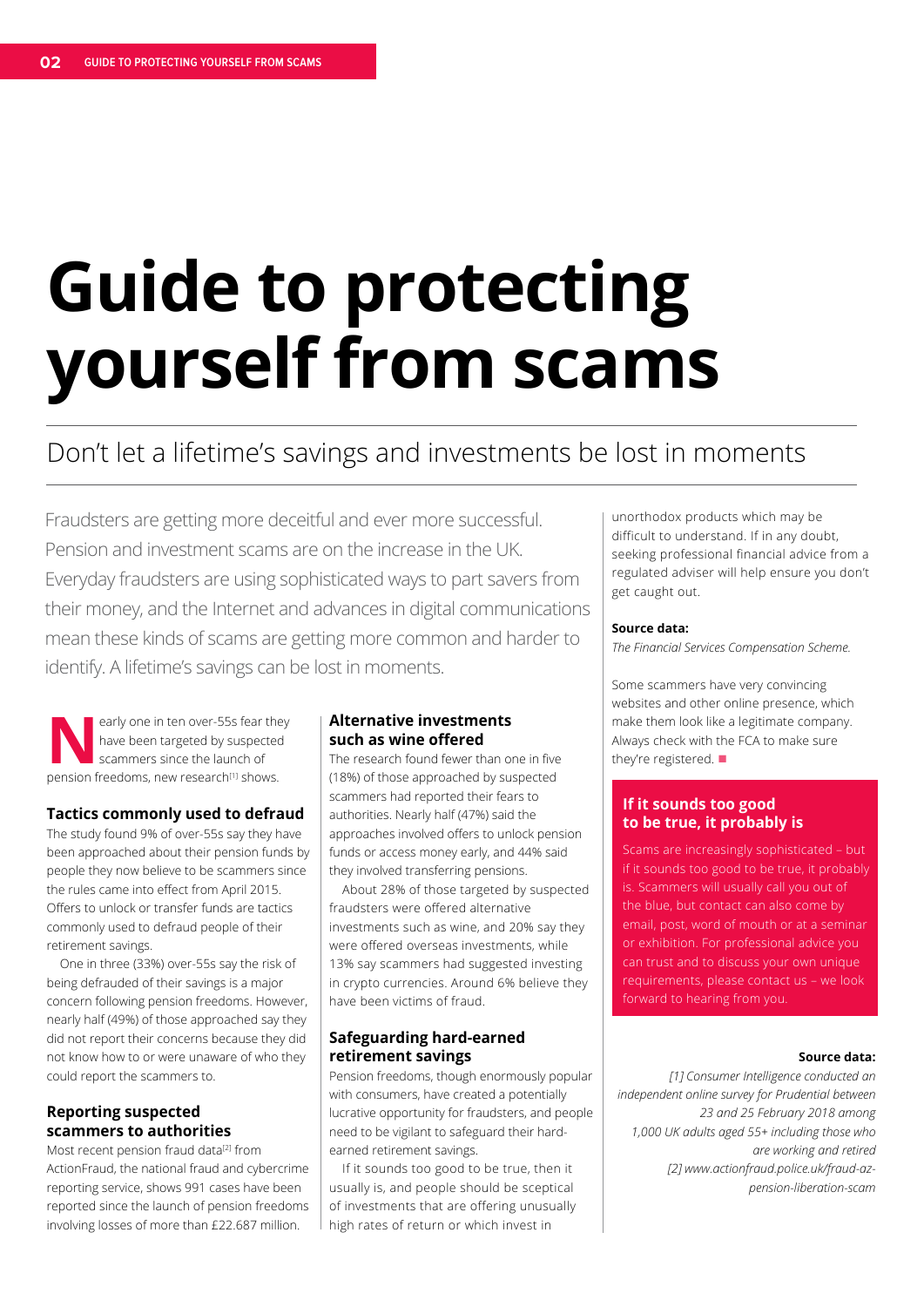44

THE RESEARCH FOUND FEWER THAN ONE IN FIVE (18%) OF THOSE APPROACHED BY SUSPECTED SCAMMERS HAD REPORTED THEIR FEARS TO AUTHORITIES.



## **Top five financial scams to look out for in the UK**

#### **1. Boiler-room schemes**

returns, but they deliver nothing apart from a great big loss. More than 5,000 investors lost a combined £1.73 billion through boiler-

opportunity with sky-high returns of as

#### **Take Action**

#### **2. Phishing/smishing**

The communication received is from a

#### **Take Action**

security and password details, so alarm bells

#### **3. Pension liberation**

pension savings.

pension freedoms were announced involves

to such fake investments. Fraudsters can

#### **Take Action**

that the deal is limited and you must act now. Choosing the right retirement income product

Smart site to see if the investment you've been offered is on their warning list:

#### **4. Homebuying fraud**

home deposit to a solicitor in the lead-

hacker monitors emails sent between a solicitor and client. When a bank transfer

#### **Take Action**

are told that the account is being 'audited',

#### **5. Freebie scams**

a year. To get the freebies, you need to enter your card details – although told you won't

#### **Take Action**